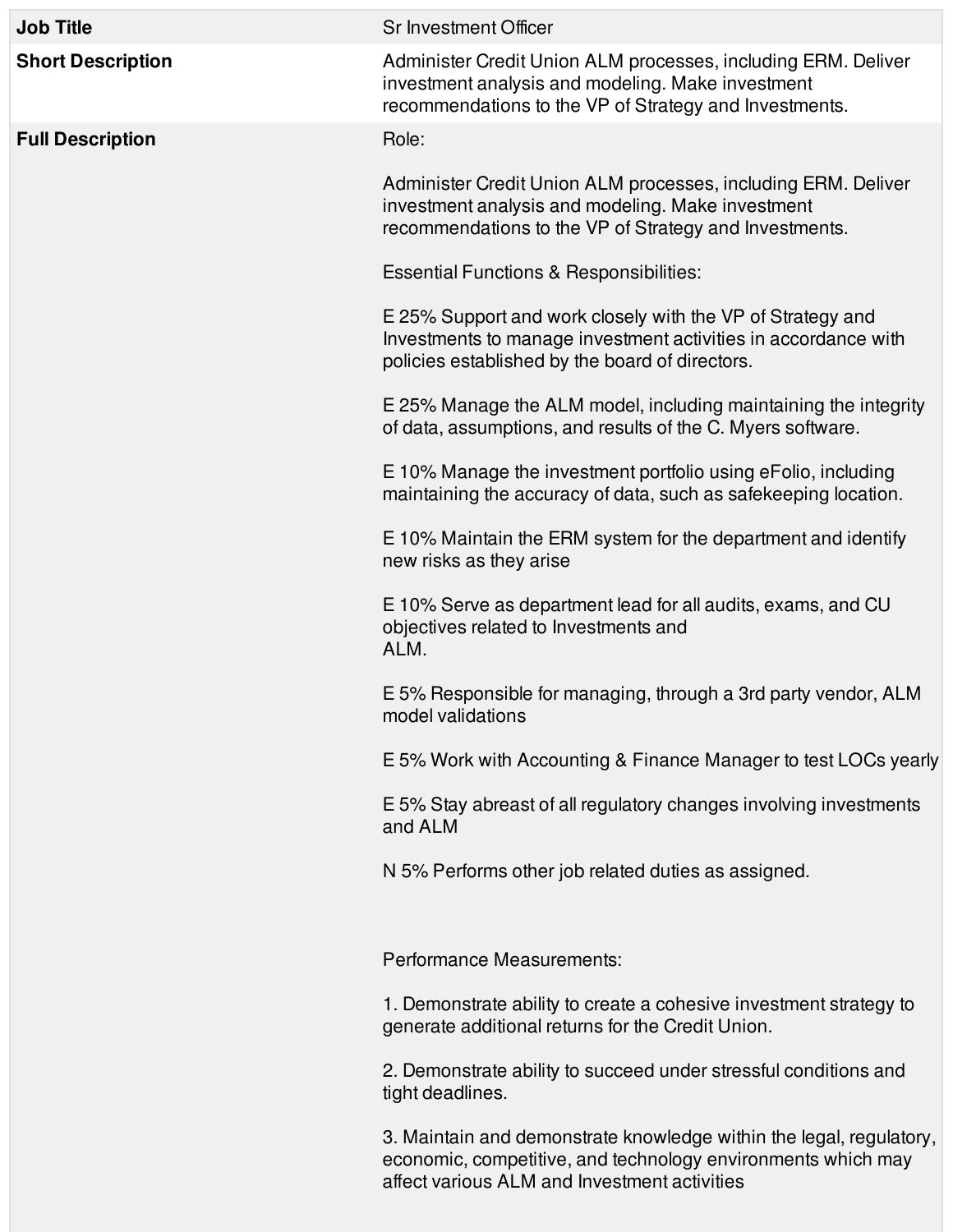4. Prepare and deliver requested reports which are timely and accurate.

5. Demonstrate behaviors consistent with the Pen Air Core Values.

6. Regular reliable attendance.

Knowledge and Skills:

Experience Five years to eight years of similar or related experience, preferably in the investment banking industry.

Education (1) A bachelor's degree, or (2) achievement of formal certifications recognized in the industry as equivalent to a bachelor's degree (e.g. information technology certifications in lieu of a degree). Candidates with an MBA or any level of CFA completed preferred

Interpersonal Skills Work involves much personal contact with others inside and/or outside the organization for the purpose of firstlevel conflict resolution, building relationships, and soliciting cooperation. Discussions involve a higher degree of confidentiality and discretion, requiring diplomacy and tact in communication.

Other Skills 1.Intermediate level understanding of the Bloomberg Terminal and how to analyze investments pre-purchase 2.Knowledge of spreadsheet software applications 3.Knowledge of Raymond James' eFolio software 4.Ability to communicate clearly and concisely, both orally and in writing.

Physical Requirements Light or low amount of physical exertion

Work Environment No adverse environmental working conditions noted.

This Job Description is not a complete statement of all duties and responsibilities comprising the position.

**Education** (1) A bachelor's degree, or (2) achievement of formal certifications recognized in the industry as equivalent to a bachelor's degree (e.g. information technology certifications in lieu of a degree). Candidates with an MBA or any level of CFA completed preferred

## **Additional Comments**